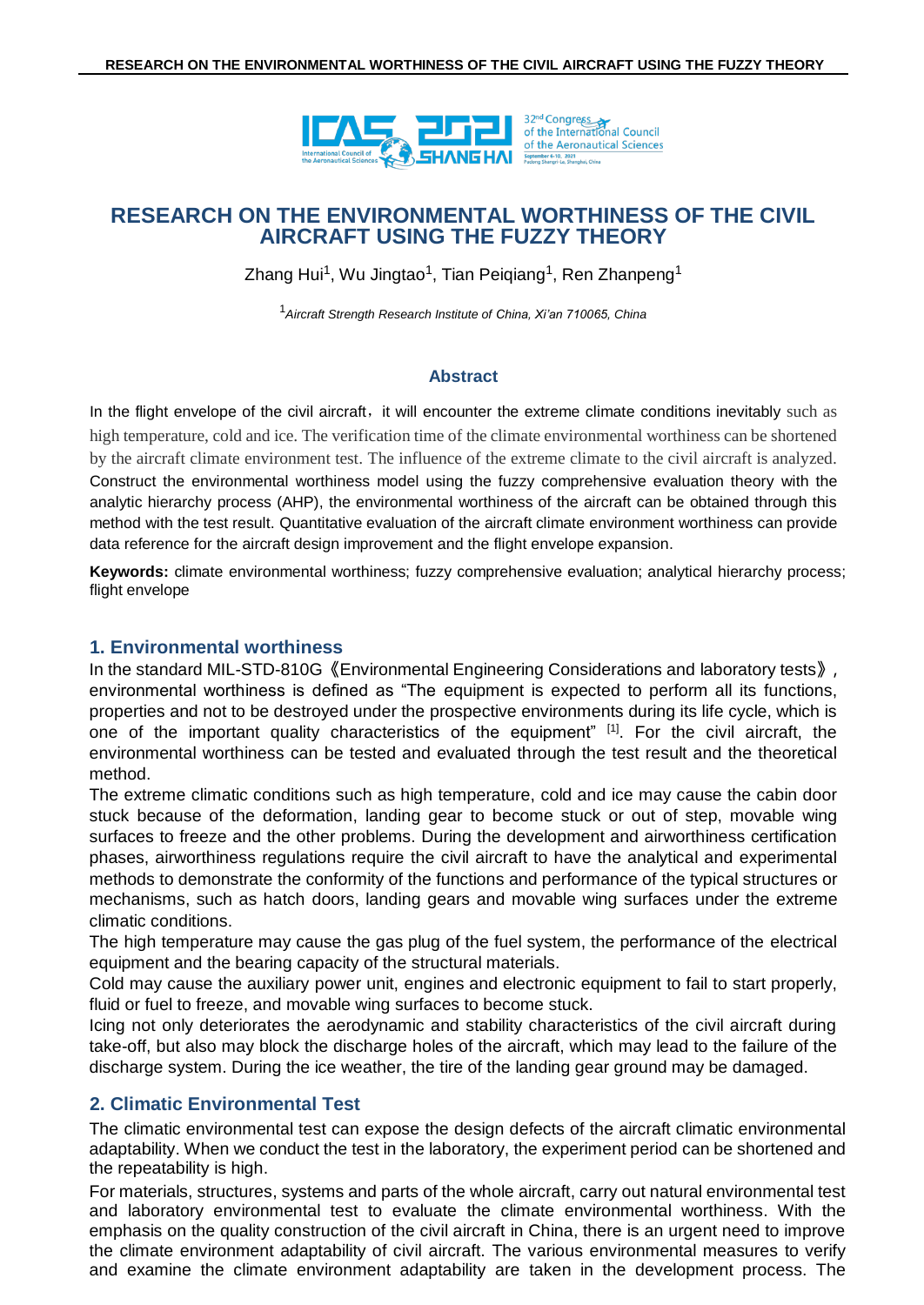evaluation of climate environmental adaptability has graduall y become an important part of the environmental work.

# **3. Climatic Environmental Worthiness Evaluation**

# 3.1 The theory of the fuzzy comprehensive evaluation

In the operation phase, the civil aircraft may encounter extreme climatic conditions inevitably such as high temperature, cold and ice. Despite the probability of occurrence of these extreme weather conditions is very low in the natural region, with the globalization of the civil aviation, the civil aircraft are widely used and they may experience extreme weather in the multi-mission profiles. It is likely to encounter surface weather conditions around the world. Extreme weather conditions may affect the normal use of the aircraft, and in order to improve the economy and safety of the civil aircraft and make them better adapt to the complex and changeable climatic conditions, it is necessary to construct the evaluation model of the civil aircraft and carry out the climatic environment adaptability evaluation.

Three limitations must be met in the use of environmental evaluation to quantitatively describe the environmental worthiness of a product:

1) The environmental stress can be described by a single quantitative parameter;

2) Within a certain range, the relationship between product failure rate and environmental stress;

3) The fault caused by enough stress is a threshold fault, which has nothing to do with the action time.

Fuzzy comprehensive evaluation has been applied in the field of evaluation due to its advantages of both qualitative analysis and quantitative analysis. Use this method to evaluate the climatic environmental worthiness of the civil aircraft with the result which we get after the laboratory climate experiment. According to the characteristics of the climate parameter and the environmental factors of the civil aircraft, the worthiness model is established using the theory and the membership function of each factor, and the index weighting method is used to evaluate the climatic environmental adaptability of civil aircraft.

The extreme climatic environmental conditions of civil aircraft are determined by airworthiness requirements and the aircraft design envelope. The specific environmental conditions of extreme temperature and extreme icing are the research contents of this project.

## 3.2 The weight sets of the fuzzy comprehensive evaluation

In the comprehensive evaluation, the weight sets are crucial. It reflects the position that each factor has dominant or the role that each factors has played during the comprehensive evaluation and directly influences the result of comprehensive evaluation. In general, each index in one level has different importance.

In the fuzzy comprehensive evaluation, the weight distribution will influence the evaluation results, it should try to conform to the actual situation. In order to make the decision-making quantitative, the judgment matrix is used to represent the hierarchical model. The relative weight is obtained from the comparison of two relative elements in this level, which can be assigned to the importance degree according to the 1 ~ 9 scale method, and the judgment matrix scale can be obtained.

|             | The scale of judgment matrix and its meaning<br>Table1                                                                                          |  |  |  |
|-------------|-------------------------------------------------------------------------------------------------------------------------------------------------|--|--|--|
| Scale       | Implications                                                                                                                                    |  |  |  |
|             | The two elements are equal importance                                                                                                           |  |  |  |
| 3           | When the two elements are compared, the former is slightly more<br>important than the latter                                                    |  |  |  |
| $\varsigma$ | When the two elements are compared, the former is obviously more<br>important than the latter                                                   |  |  |  |
| 7           | The former is stronger and more important than the latter                                                                                       |  |  |  |
| 9           | When the two elements are compared, the former is more important<br>than the latter                                                             |  |  |  |
| 2,4,6,8     | Represents the intermediate value of the above adjacency judgment                                                                               |  |  |  |
| reciprocal  | If the importance ratio of element I to element J is $a_{ij}$ , then the<br>importance ratio of element J to Element I is $a_{ji} = 1/a_{ij}$ . |  |  |  |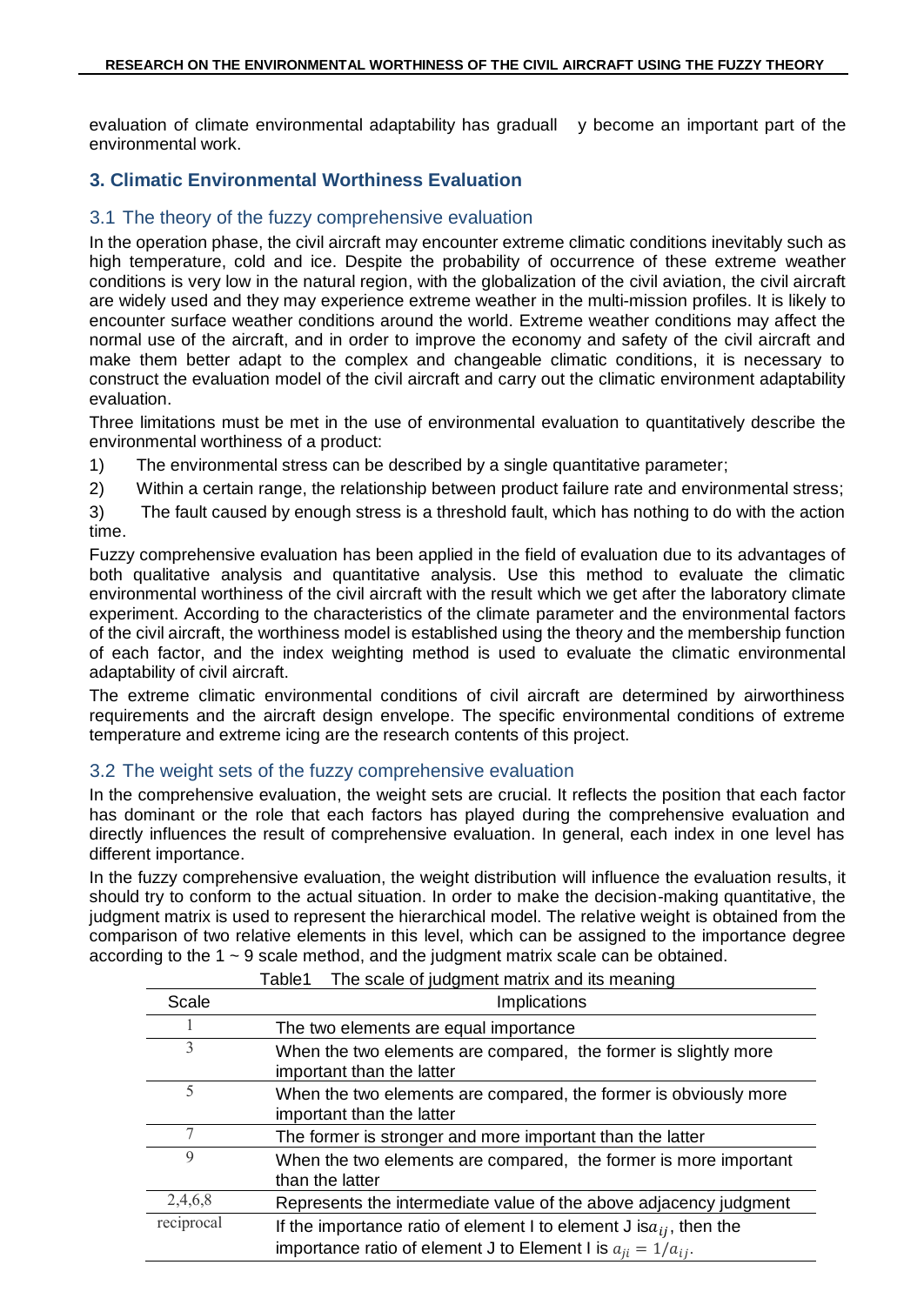If there are k factors in the evaluation, then the judgment matrix A can be expressed as:

$$
A = \begin{bmatrix} a_{11} & \cdots & a_{1k} \\ \vdots & \ddots & \vdots \\ a_{k1} & \cdots & a_{kk} \end{bmatrix}
$$
 (1)

In the formula (1), A is the judgment matrix, and  $a_{ij}$  is the importance ratio of the element I to the element J. After the judgment matrix is determined, the weight set of the factor is obtained by solving the eigenvector corresponding to the maximum eigenvalue of the judgment Matrix. Thus, the requirement solves the eigen equation:

$$
AW = \lambda_{\text{max}} W \tag{2}
$$

In the formula(2),  $\lambda_{max}$  is the maximum eigenvalue of the judgment matrix A. W is the corresponding eigenvectors to the maximum eigenvalue of the judgment matrix.  $\omega_i$  is the weight value.

### 3.3 Application Cases

The high temperature, cold and icing tests have been completed in the laboratory. In the climate environmental tests of civil aircraft, the relational function that describes the environmental adaptability of a single environmental factor, namely the temperature relative humidity and the icing parameter needs to be determined first.

First of all, to determine the scope of the environment temperature for the use of civil aircraft, it is denoted as $[T_{min}, T_{max}]$ . That is to say, the maximum temperature that civil aircraft can adapt to is  $T_{max}$  and the minimum temperature is  $T_{min}$ , which belongs to the bilateral constraint index. The most ideal working temperature for the civil aircraft is the median value, when the temperature is very high or very low, it will affect the function and performance of the civil aircraft, so we choose the normal distribution membership function, the mean value is the median value of the constraint condition, the variance is 1/6 of the constraint condition difference, the membership function of the ambient temperature is:

$$
A_1(\mathbf{x}) = e^{-\left(\frac{x-a}{\sigma}\right)^2} \tag{3}
$$

In this formula (3),  $a = \frac{T_{min} + T_{max}}{2}$  $\frac{+T_{max}}{2}$ ,  $\sigma = \frac{T_{max}-T_{min}}{6}$  $\frac{-1 \text{ min}}{6}$ .

According to the climate test conditions of the civil aircraft, the recommended high working temperature is 70  $\degree$  C (or the related technical documents) and the low working temperature is -55  $\degree$ c (or the related technical documents). In this study, the membership function of the temperature is:

$$
A_1(x) = e^{-\left(\frac{x-7.5}{20.8}\right)^2}
$$
 (4)

In the flight envelope of the civil aircraft, the relative humidity belongs to the unilateral restraint index and the maximum relative humidity is  $H_{max}$ . Therefore, according to the actual situation, the boundary default parameter or the expected value can be determined first, then the membership function can be determined. Generally, we can choose the lower boundary  $H_{min} = 0$ , but when  $H_{min} =$ 0, the air is dry, which will also affect the performance of the civil aircraft. At this time, we also need to estimate the expected value. Since the relative humidity varies from 0% to 100%, follow the approach to decide the bilaterally constrained indicators, we select  $a = 50\%$ ,  $\sigma = \frac{H_{max}}{2\pi}$  $\frac{max}{6}$  .The membership function of the humidity is:

$$
A_2(x) = e^{-\left(\frac{6(x-0.5)}{H_{max}}\right)^2}
$$
 (5)

For relative humidity, the recommended relative humidity in the laboratory climate test conditions for the aircraft is  $H = 100\%$ . In this study, the membership function of the humidity is:

$$
A_2(x) = e^{-\left(\frac{x-52.5}{15.8}\right)^2}
$$
 (6)

In the indexes of the civil aircraft, the requirement of icing environment is usually expressed as: maximum icing thickness is  $D_{max}$ , which belongs to the index of unilateral constraint. Therefore, according to the actual situation, we can first determine its boundary default parameters or expected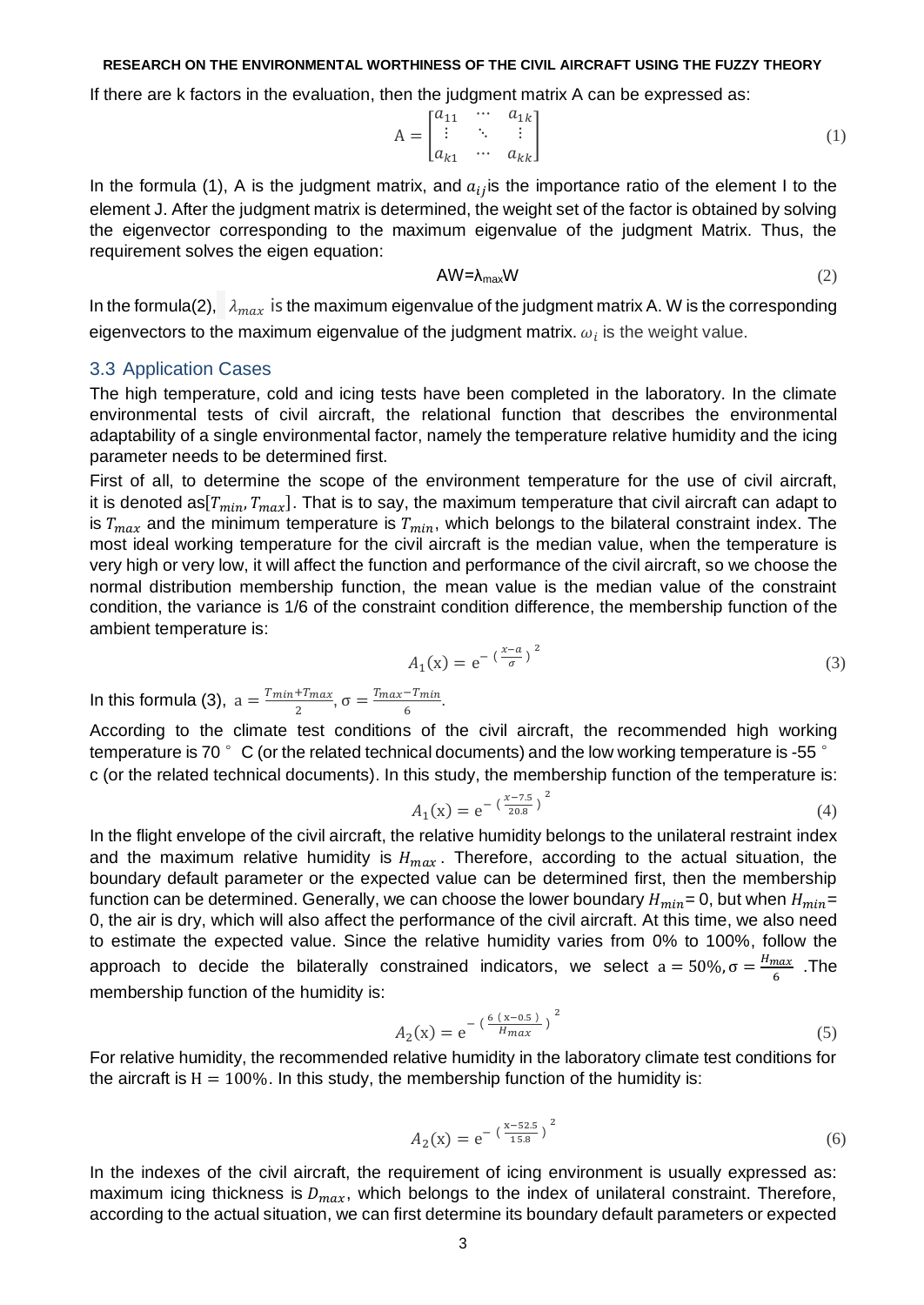values, and then determine its membership function. Generally, we can choose the lower boundary  $D_{min} = 0$  mm, at this time, the icing environment will not affect the performance of the civil aircraft. Follow the approach to decide the bilaterally constrained indicators, we select  $a =$ 6.5mm, σ =  $\frac{D_{max}}{6}$  $\frac{max}{6}$ , thus, the membership function of the icing environment is:

$$
A_3 (x) = e^{-\left(\frac{6(x-6.5)}{D_{max}}\right)^2}
$$
 (7)

According to the suggested ice thickness of 13mm (or the related technical documents) in the laboratory climate experiment condition of the civil aircraft, the membership function of the icing environment in this study is:

$$
A_3 (x) = e^{-\left(\frac{x-0.5}{2.2}\right)^2}
$$
 (8)

Assuming that the climate test of an aircraft is carried out with relevant technical documents, including high temperature (40 °C), low temperature (-  $20^{\circ}$ ), relative humidity (95%) and icing thickness (5mm) , the civil aircraft works well in these conditions .For the convenience of calculation, it is assumed that the test indexes of an aircraft meet the requirements in the above test process, the membership factors of each factor are:

$$
A_1 \ (x) = 0.847 \ , \ A_2 \ (x) = 0.933 \ , \ A_{,3} \ (x) = 0.244 \tag{9}
$$

It is assumed that the weight of the three environments is obtained by AHP.

Analyze the number and proportion of all kinds of weather factors, the number of accidents every five years, the damage degree of the accident plane, the casualties on the plane, the aircraft manufacturer, the proportion of direct and indirect factors, the accident type, the statistics of the operator, etc.,Table2 is obtained.

| Table2 Statistics of aviation accidents caused by various types of extreme weather |            |                          |       |  |
|------------------------------------------------------------------------------------|------------|--------------------------|-------|--|
| Weather type                                                                       | Navigation | Passenger and            | Total |  |
|                                                                                    | (part 91)  | <b>Freight Transport</b> |       |  |
|                                                                                    |            | $(121$ units)            |       |  |
| Cold                                                                               |            |                          |       |  |
| Hot                                                                                |            |                          | 20    |  |
| Humidity                                                                           |            | I ()                     |       |  |
| Icing                                                                              | 003        |                          | 1009  |  |

Table2 Statistics of aviation accidents caused by various types of extreme weather

Through the table analysis, it can be seen that the damage caused by ice as a bad environmental factor is much higher than that caused by temperature and humidity as a bad environmental factor. The definite factors are high temperature, low temperature and freezing.

$$
1 \quad 1 \quad 1/2
$$

So determine the judgment Matrix A=[  $1 \quad 1 \quad 1/2$ , The weight vector of high temperature, low  $\begin{bmatrix} 2 & 2 & 1 \end{bmatrix}$ 

temperature and icing is obtained by solving the characteristic equation.

$$
W = [0.25, 0.25, 0.5] \tag{10}
$$

$$
AW = A_1 w_1 + A_2 w_2 + A_3 w_3 = 0.578
$$
\n<sup>(11)</sup>

The climatic environmental adaptability of an aircraft as a whole can be expressed by means of this standard. If we divide the environmental adaptability of an aircraft into five classes {0,1,2,3,4} , where 0 means the non-adaptive environment, when AW belongs to the range (0,0.15] , the product's grade is 1; when AW belongs to the range (0.15,0.5] , the product's grade is 2; when AW belongs to the range (0.5,0.75] , the product's grade is 3; when AW belongs to the range (0.75,1] , the product's grade is 4. According to the calculation, the adaptability level of the civil aircraft is 3 grades, and the adaptability is good.

### 4. Conclusions

Through the analysis, it shows that the level of climate and environment adaptability of the civil aircraft can be evaluated by using the analytic hierarchy process and the integrated fuzzy theory . The evaluation results can be used to improve the capability and design of civil aircraft. We can also expand the flight envelope of civil aircraft and expand the civil aircraft market according to the actual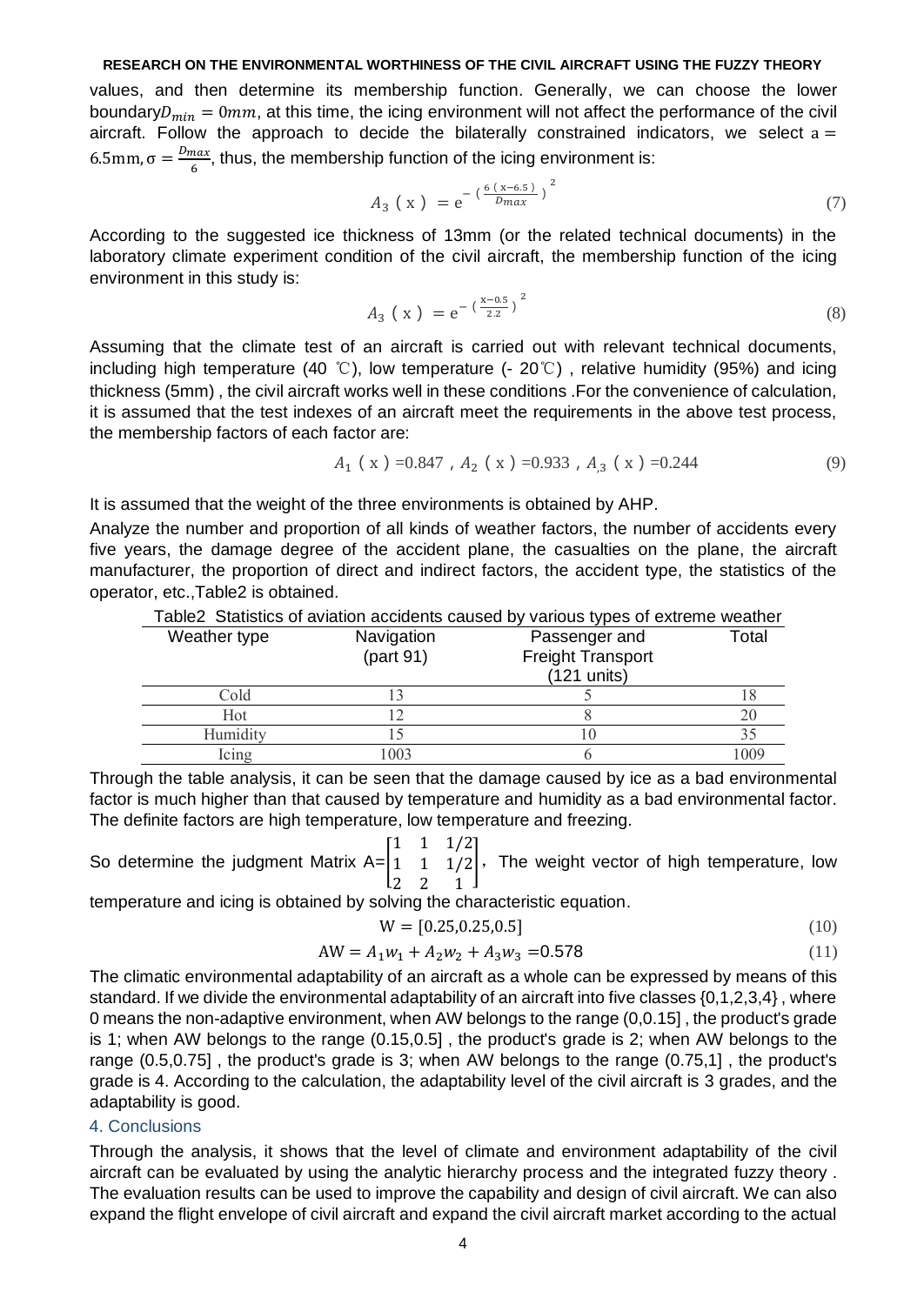situation.

# 5. Copyright Statement

The authors confirm that they, and/or their company or organization, hold copyright on all of the original material included in this paper. The authors also confirm that they have obtained permission, from the copyright holder of any third party material included in this paper, to publish it as part of their paper. The authors confirm that they give permission, or have obtained permission from the copyright holder of this paper, for the publication and distribution of this paper as part of the ICAS proceedings or as individual off-prints from the proceedings.